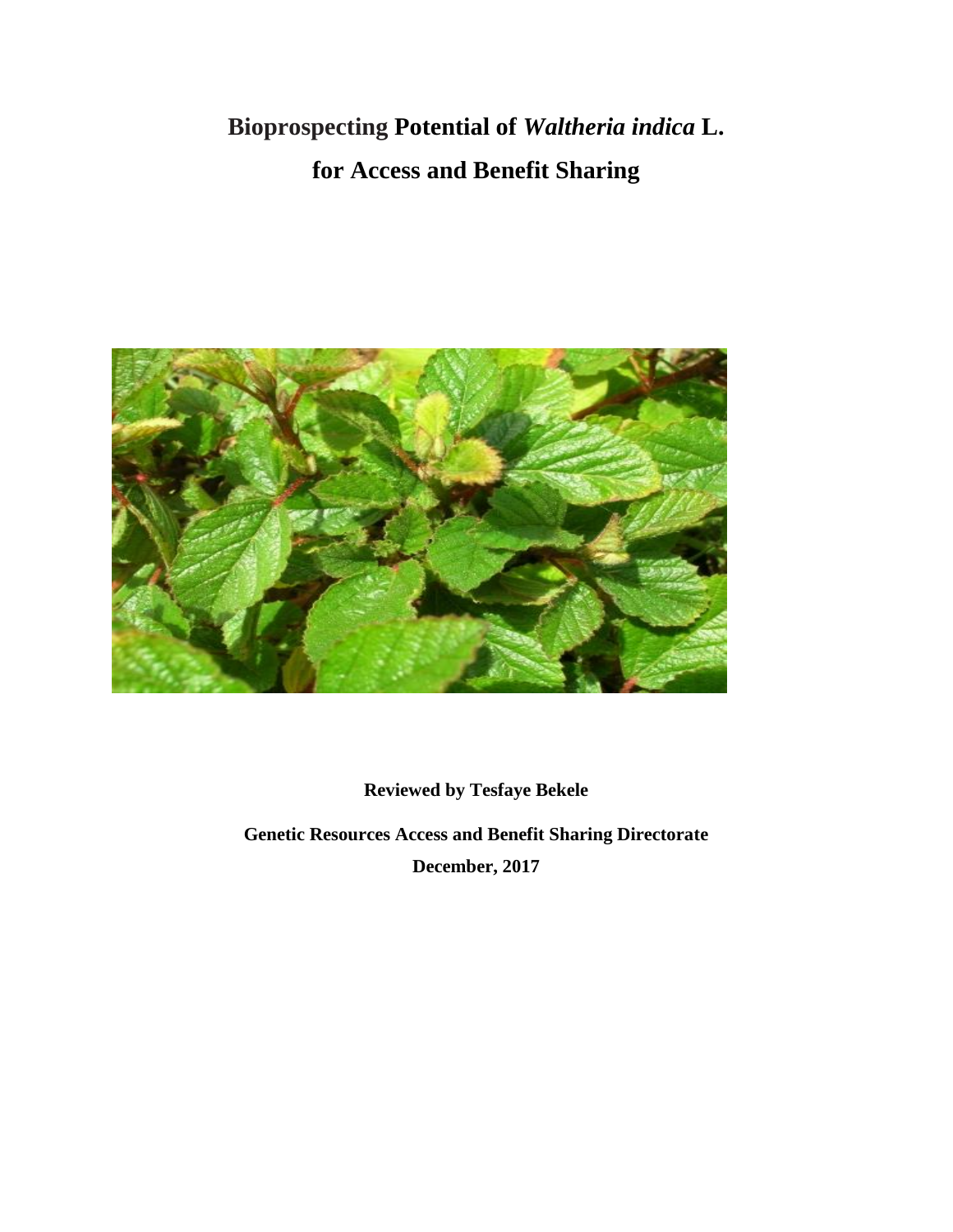# **1. Introduction**

Ethiopia is lucky to be gifted with rich biodiversity and traditional knowledge that could pioneer successful bioprospecting. However, like any other developing countries, Ethiopia lacks technical expertise and monetary resources to explore them significantly. The only option for Ethiopia is to collaborate with the developed nations or domestic investors and interested one in pharmaceutical, cosmetics and other companies alike and jointly explore them strategically and wisely.

The National Competent Authority, the Ethiopian Biodiversity Institute (EBI), through the Access Benefit Sharing Directorate, plays a practical role in the implementation of the Nagoya Protocol on Access and Benefit Sharing of Genetic Resources and Associated Community Knowledge. Based on Proclamation No 482/2006 and Regulation 169/2009 (Access to Genetic Resources and Community Knowledge and Community Rights), Ethiopia has been implementing the access and benefit sharing objective of the CBD. Both the Proclamation and Regulation include a range of issues such as ownership, user rights, conditions for access, benefit sharing, types of benefits, powers and responsibilities among others.

Therefore, the objective of this information is to encourage any bioprospecting company or an individual interested to work on the genetic resource, *Waltheria indica* L. for medicinal and industrial activities.

# **2. Plant Description**

*Waltheria indica* is a short-lived, perennial plant with several erect or ascending more or less woody stems that can be branched from the base. Its local name is 'Albe' (in Berta). The plant grows from 0.5-2 meters tall (Edwards *et al.,* 1995). *Waltheria indica* begins flowering at about 6 months old, and blooms more or less continuously for the rest of their lives. Reproduction is by seeds, which are dispersed by water, agricultural equipment and grazing animals.

# **3. Ecology and distribution**

This plant is commonly grown associated with *Acacia* – *Combretum, Acacia* – *Commiphora, Acacia* - *Balanites, Boswellia* and *Combretum* – *Terminalia* woodland and bushland. It often grows on rocky hills or on gravelly soil, river-beds at altitudes of 600-1650 m. It is distributed through Shewa, above and to the west of the 1000 m contour; through Tigray Region, above and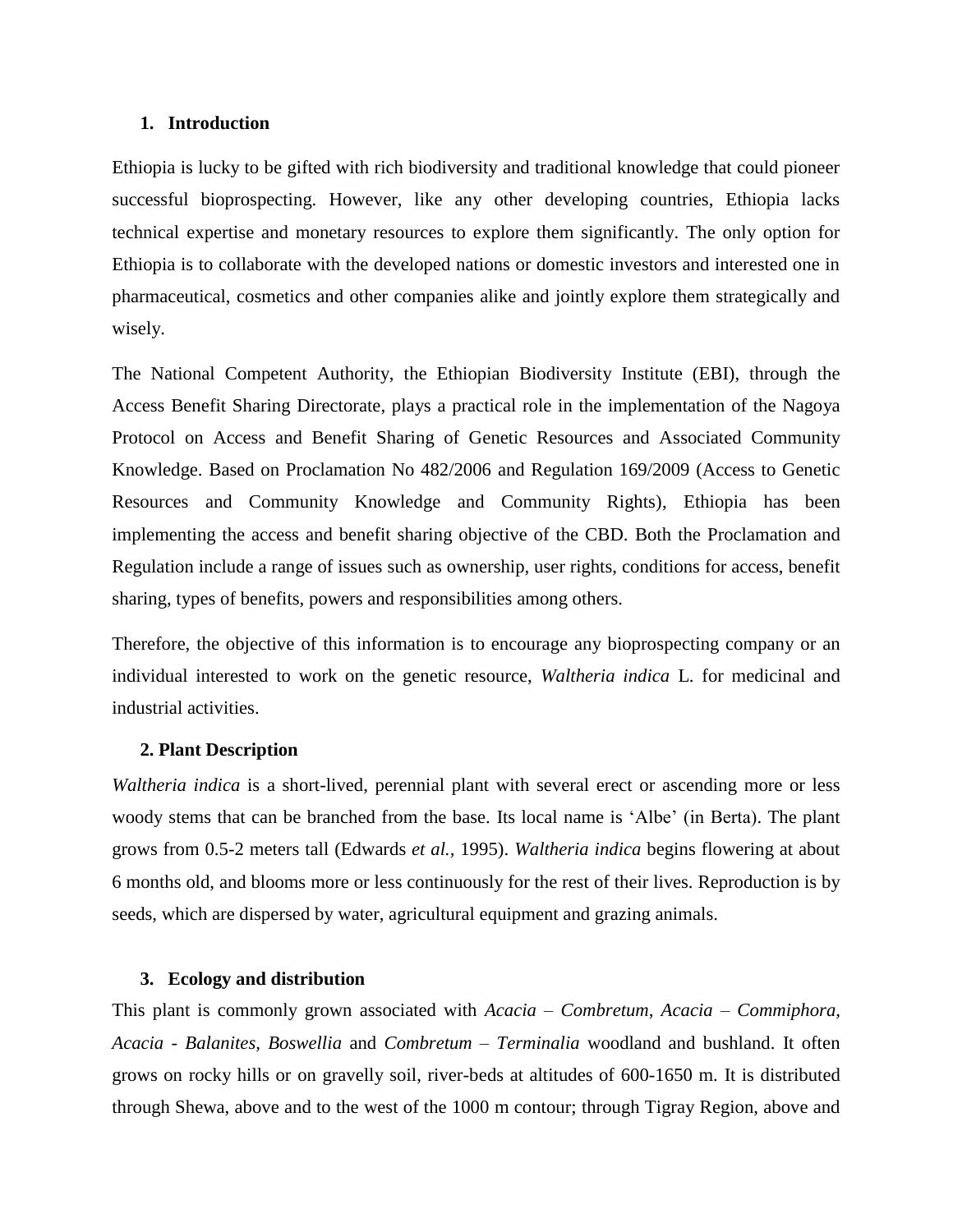to the west of the 1000m contour; Keffa, Gamo Gofa, Sidama, Hararghe and Bale (Edwards *et al.,* 1995). Personal observation during documentation of traditional knowledge of Benishangul Gumuz Region reports *Waltheria indica* as one of traditional medicinal plant.

# **4. Chemical composition of** *Waltheria indica*

The qualitative phytochemical analysis of root, stem and leaf extracts of *Waltheria indica*  reported the presence of saponins, alkaloids, anthraquinones, flavonoids, tannins/ phenols and cardiac glycosides at varied amounts. High amount of saponins and anthraquinones were reported to be present in the three different parts of the plant than other phytochemicals. Tannins and cardiac glycosides were more observed in the roots and leaf extracts than in the stem extracts (Olajuyigbe *et al.,* 2011). The phytochemical assessment indicated the presence of alkaloids, flavonoids, sterols, terpenes, cardiac glycosides, saponins, anthraquinones and carbohydrates (Ibrahim Ahmed and Syed Baquer Mahmood, 2014).

### **5. Significance**

*Waltheria indica* is a potential genetic resource for bioprospecting due to its active phytochemicals in the roots and leaves.

### **4.1. Medicinal use**

*Waltheria indica* is harvested from the wild for local medicinal use. It is commonly used in traditional medicine of Africa, South America and Hawaii, mainly against pain, inflammation, diarrhea, dysentery, conjunctivitis, wounds, abscess, epilepsy, convulsions, anemia, erectile dysfunctions, bladder ailments and asthma (Zong *et al.,* 2013). Various extracts are used in Africa as tonics, analgesics, purgatives, and to reduce fevers. In Hawaii, the root is chewed to ease sore throats and treat gonorrhoea and leprosy in humans. Stems are used as a chewing stick. The plant extracts are used as an eye bath in Panama and used for treatment of cough and curing female sterility. Personal observation during documentation of traditional knowledge of Benishangul Gumuz Region reports *Waltheria indica* as one of traditional medicinal plant.

The plant is applied externally on skin to heal eruptions and wounds. A decoction of various plant parts is taken as a treatment for fever (febrifuge) and syphilis (antisiphylitic). A decoction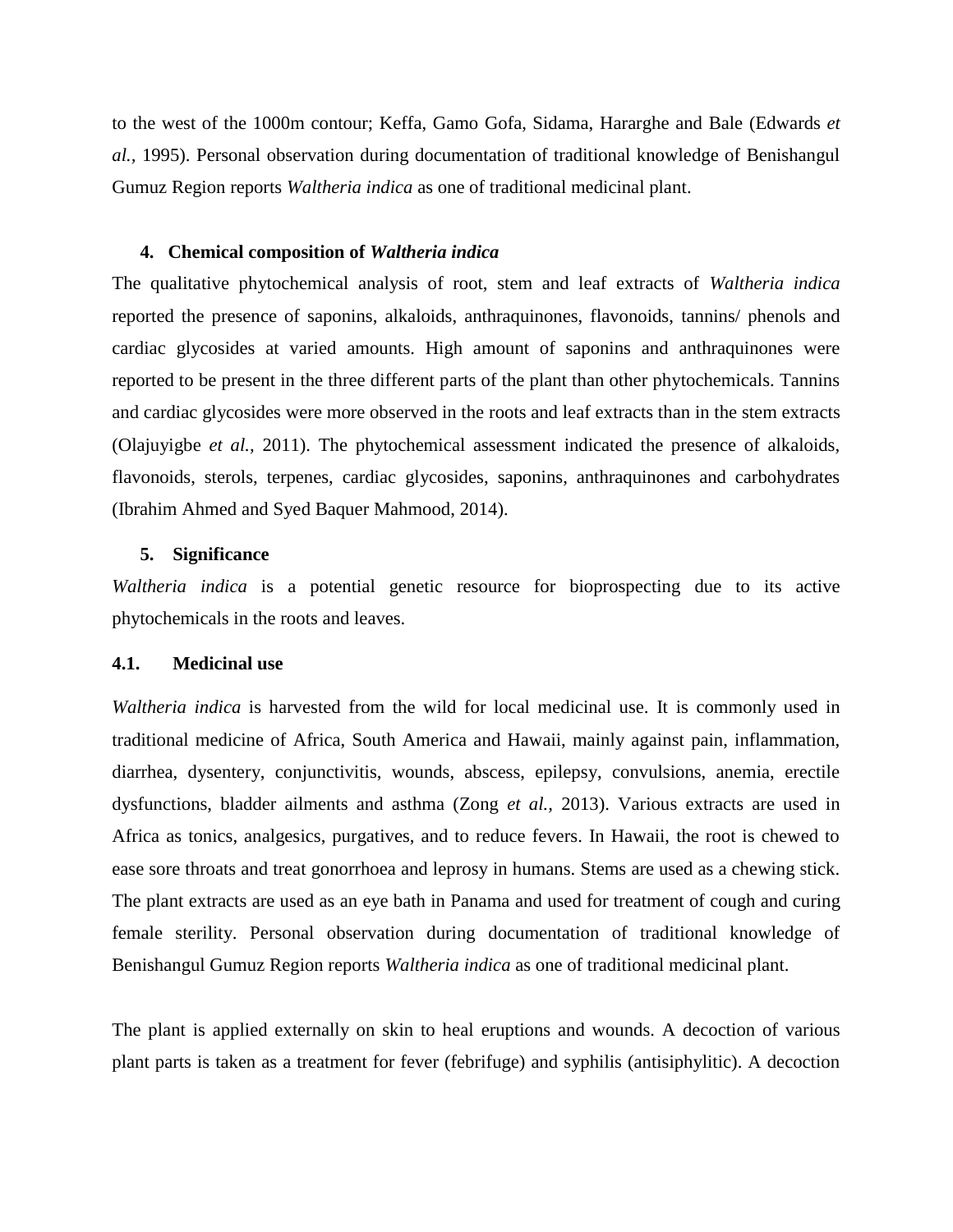of the leafy stems is taken to relieve fevers, coughs, colds, bladder ailments, vaginal infections, hypertension, ulcers and as a remedy for haemoptysis (http:// tropical.theferns.info/).

According to Olajuyigbe *et al.* (2011), *Waltheria indica* is useful in the treatment of enteric diseases, antibacterial effects and source of new antibiotic compounds. The plant is used as an aspirin-like anti-inflammatory drug (Saunders, 2007). It is used to treat diarrhea by traditional healers in Nigeria (Zailani *et al*., 2010). It is traditionally used to treat malaria (Jansen *et al.*, 2010), hemorrhoids and cancers (Graham *et al.*, 2000), leprosy (Olajuyigbe *et al*., 2011), analgesic activity (Mohammed *et al*., 2007), infertility (Ribuot *et al*., 2013), bladder ailments, erectile dysfunction and impotence (Bekro *et al*., 2007).

# **4.2. Industrial activities**

*Waltheria indica* is also a source of a fiber. The plant produces a fiber that was formerly used for making cords, sacking, padding and sandals. An extract of the plant, is used in a commercial cosmetic for its ability to inhibit melanin synthesis and whiten the skin.

Therefore, *Waltheria indica* is promoted as the potential genetic resources for bioprospecting due to its active phytochemicals in the roots and leaves, its locally well-known traditional medicinal properties and its industrial activities.

### **References**

- Bekro, Y.A., Mamyrbekova-Bekro, J.A., Boua, B.B., Fézan, H. and Éhilé, E.E. (2007). Étude ethno botanique et screening phytochimique de Caesalpinia benthamiana (Baill.) Herend. et Zarucchi (Caesalpiniaceae). *Sciences & Nature* **4**: 217–225.
- Edwards, S., Mesfin Tadesse and Hedberg, I. (1995) (eds.). Flora of Ethiopia and Eritrea. Vol. 2 Part 2. Canellaceae to Euphorbiaceae, Addis Ababa and Uppsala University, Uppsala, Sweden.
- Graham, J.G., Quinn, M.L., Fabricant, D.S. and Farnsworth, N.R. (2000). Plants used against cancer: An extension of the work of Jonathan Hartwell. *Journal of Ethnopharmacology*  **73**:347–377.